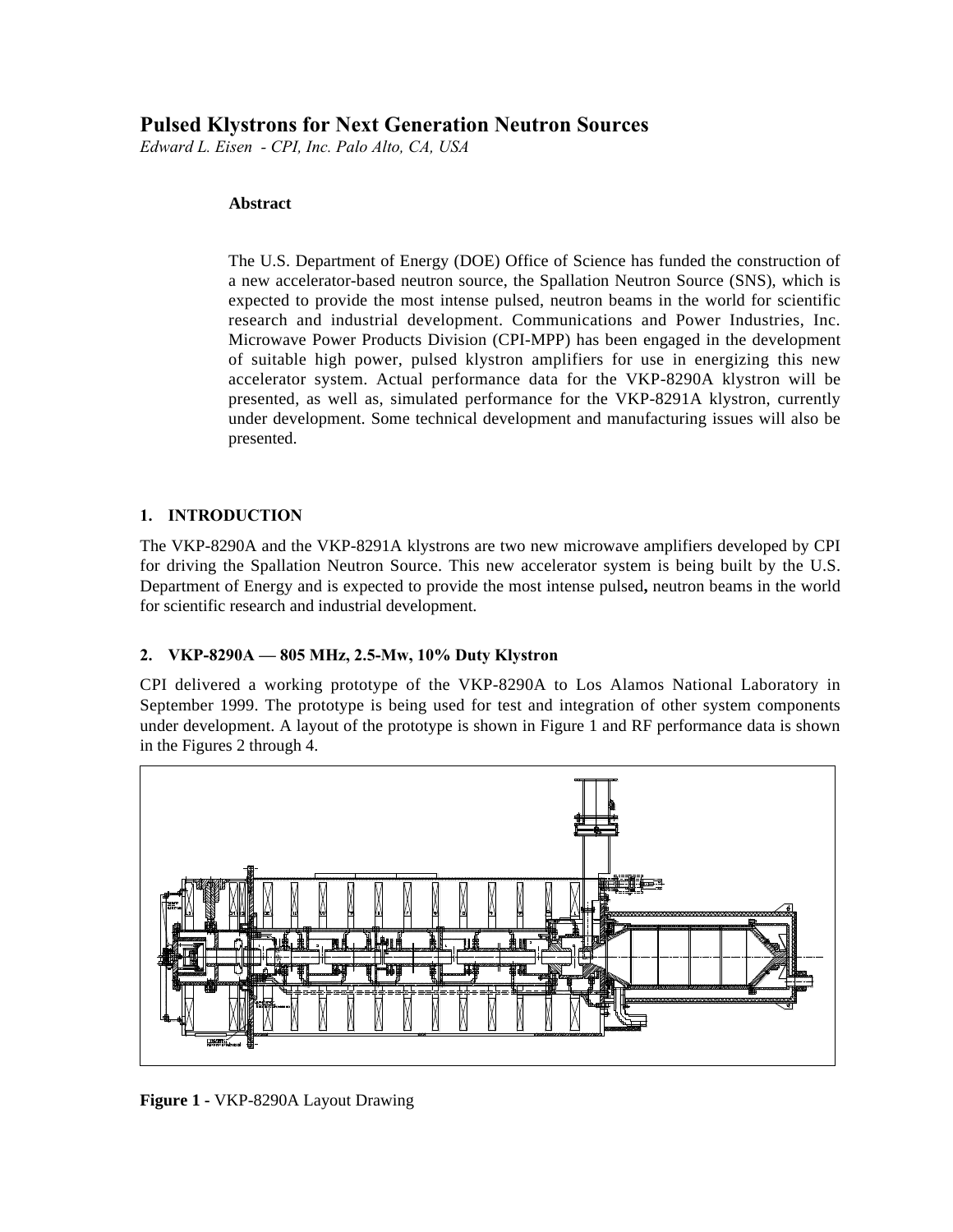| <b>Operating Parameter</b>                      | Min.      | Nom.  | Max.  | <b>Units</b> |
|-------------------------------------------------|-----------|-------|-------|--------------|
|                                                 |           |       |       |              |
| <b>RF Frequency</b>                             |           | 805   |       | <b>MHz</b>   |
| Peak Output Power                               | 2.50      |       |       | Mw           |
| <b>Average Output Power</b>                     | 250.0     | -     |       | kW           |
| <b>RF Duty Factor</b>                           | 10        |       |       | $\%$         |
| <b>Pulse Repetition Rate</b>                    | 60        |       |       | Hz           |
| DC to RF Efficiency                             | 55        |       |       | %            |
| <b>Beam Voltage</b>                             |           | 118.0 | 120.0 | kVdc         |
| <b>Peak Beam Current</b>                        |           | 39    | 55    | a            |
| <b>Pulse Modulating Anode Voltage</b>           | 24.00     | 89    | 96    | kVdc         |
| Micro-perveance                                 |           | 0.962 | ۰     | A/V3/2       |
| <b>RF Power Gain</b>                            | 45        |       |       | dB           |
| Instantaneous Bandwidth (-1dB @ Sat. Power)     | $+/- 0.7$ |       |       | <b>MHz</b>   |
| Instantaneous Bandwidth (-1dB @ 80% Sat. Power) | $+/- 0.4$ |       |       | <b>MHz</b>   |
| Average Collector Power (1 Hour with no RF)     |           | 460.2 | 660   | kW           |
| <b>Filament Voltage</b>                         |           | 20    | 30    | Vac          |
| <b>Filament Current</b>                         |           | 20    | 30    | Aac          |

**Table 1 –** VKP-8290A Primary Performance Specifications



**Figure 2 —** VKP-8290A Peak RF Output Power versus Peak RF Input Drive Power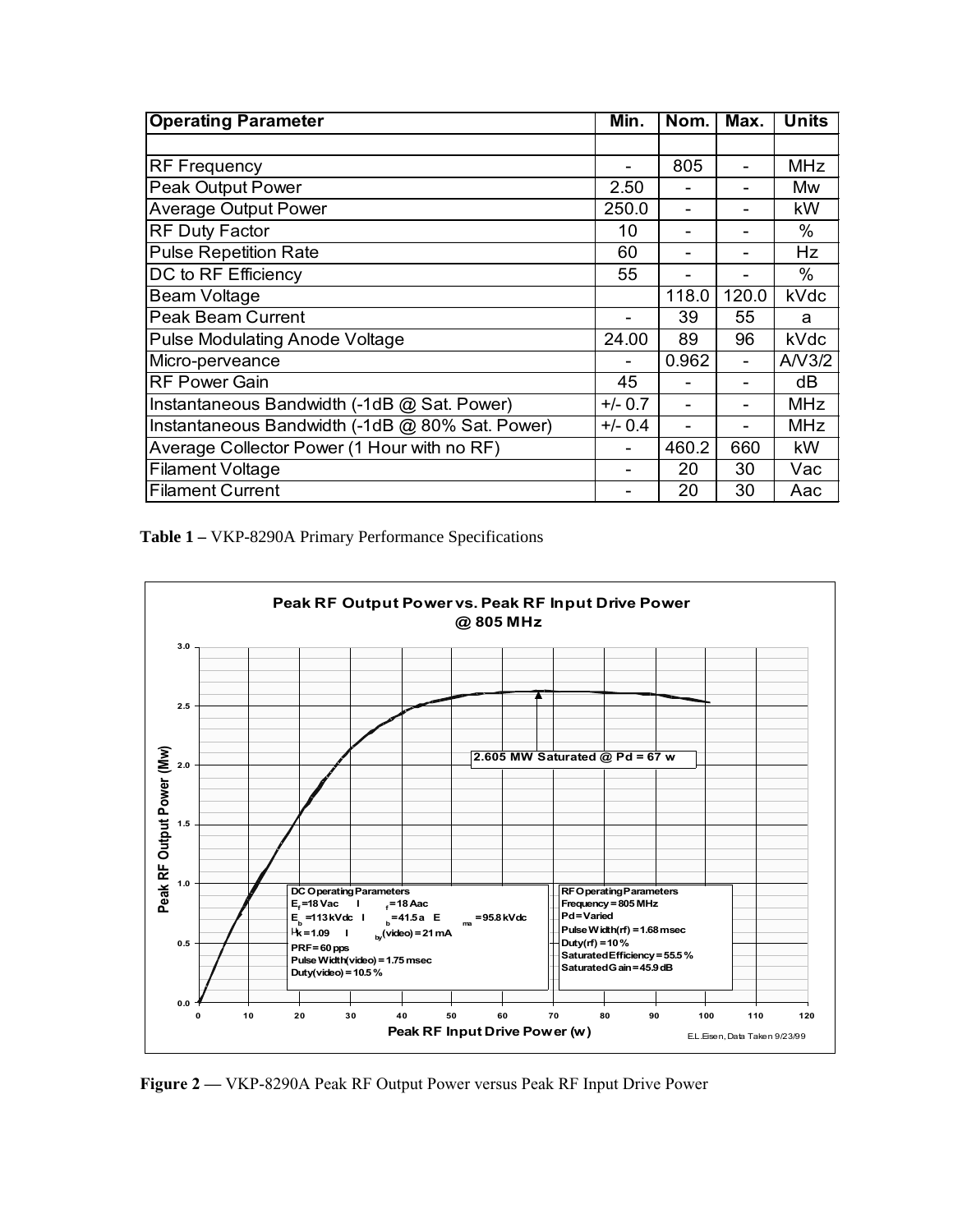

**Figure 3 -** VKP-8290A Peak RF Output Power versus Frequency



**Figure 4 -** VKP-8290A Peak RF Output Power versus Peak RF Input Drive Power as a Function of Load Mismatch Phase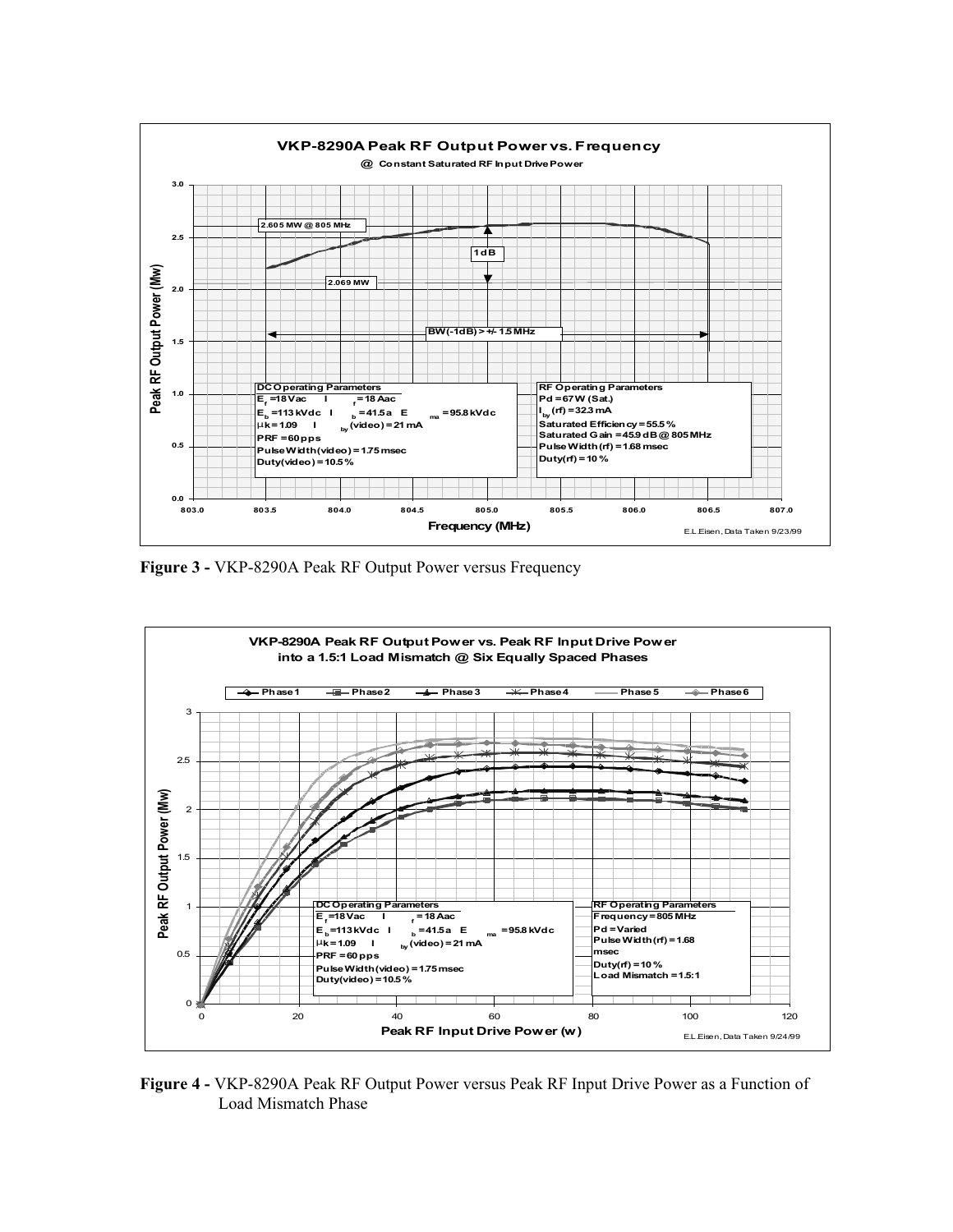The VKP-8290A klystron and solenoid met or exceeded all specification requirements for:

- beam voltage, beam current, and modulating anode voltage
- filament voltage and current
- peak and average output power
- efficiency, gain, and bandwidth
- collector operation with no RF applied
- 24 hour heat run
- operation into 1.5:1 load mismatch
- coolant flows and pressure drops
- RF and x-ray radiation limits
- phase transfer characteristics
- mechanical outline

# **3. VKP-8291A — 805 MHz, 550-kw, 9% Duty Klystron**

CPI is currently developing the VKP-8291A under contract from Los Alamos National Laboratory. Changes in SNS system design philosophy resulting in the use of super conducting RF cavities considerably reduced the peak output power requirement for the klystrons driving the cavities. Though more klystrons will be needed to achieve the desired system power levels, the new lower power requirement for each individual device will allow a much more reliable klystron implementation.

CPI is using Design for Assembly / Design for Manufacture (DFA/DFM) techniques to greatly reduce the fabrication complexity and increased the reliability of our klystron designs. CPI also uses the latest available computer design simulation codes to reduce the time it takes to develop new products and to ensure proper product performance. All these tools were used to great advantage in the development of the VKP-8290A and the design experience is being carried forward in the development of the VKP-8291A. CPI will also leverage the best aspects of several current production klystrons resulting in a klystron design that will be efficient, reliable, and easy to manufacture.

The VKP-8291A klystron, electron gun, and RF vacuum window and waveguide are shown in Figures 5 through 8. The predicted performance is shown in Figures 9 through 19.



**Figure 5 –** VKP-8291A Klystron Layout Drawing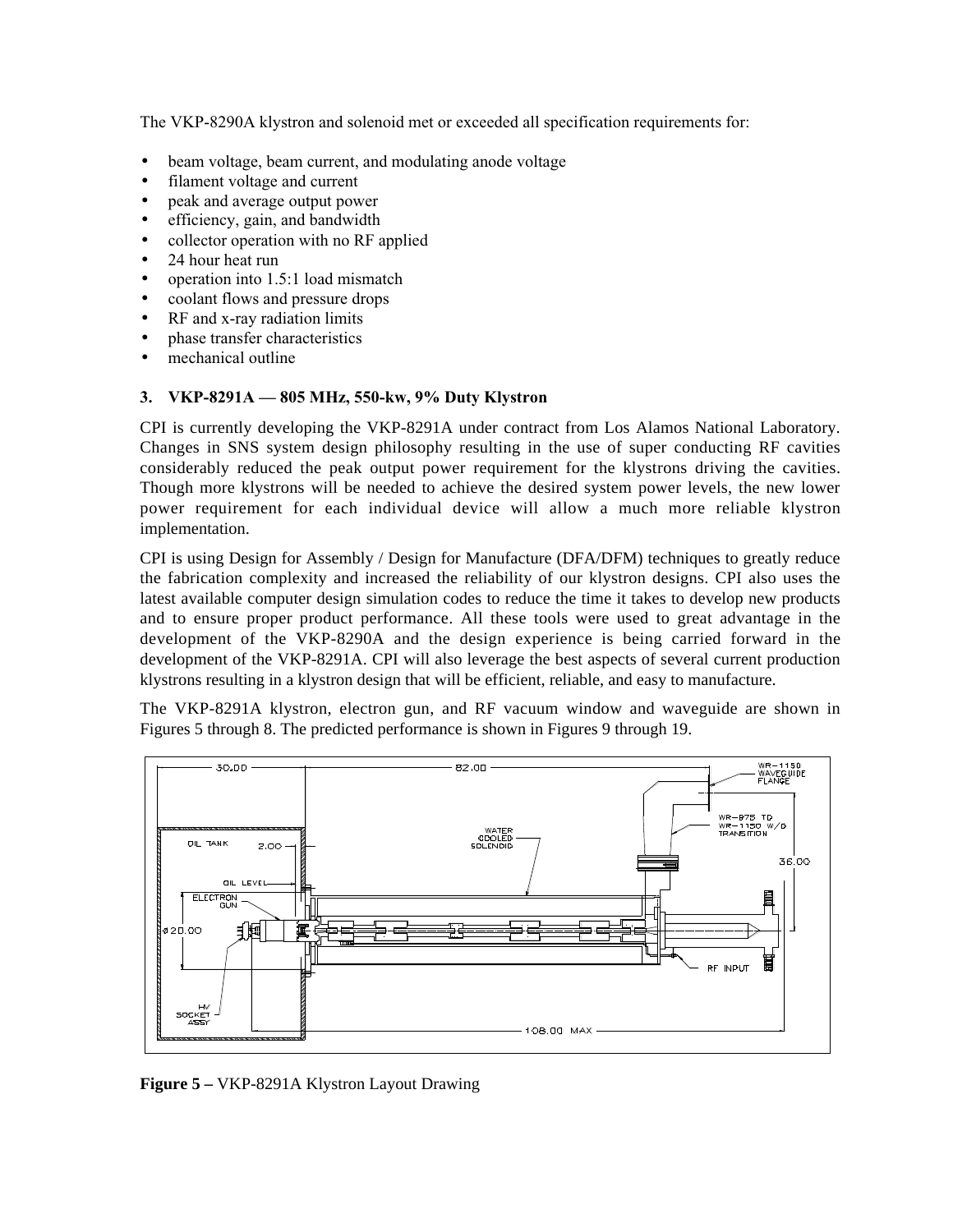| <b>Operating Parameter</b>                      | Min.      | Nom.  | Max.           | <b>Units</b> |
|-------------------------------------------------|-----------|-------|----------------|--------------|
|                                                 |           |       |                |              |
| <b>RF Frequency</b>                             |           | 805   |                | <b>MHz</b>   |
| Peak Output Power                               | 550       |       |                | kw           |
| <b>Average Output Power</b>                     | 49.5      |       |                | kW           |
| <b>RF Duty Factor</b>                           | 9         |       |                | %            |
| <b>Pulse Repetition Rate</b>                    | 60        |       |                | Hz           |
| DC to RF Efficiency                             | 65        |       |                | $\%$         |
| Beam Voltage                                    | 73.5      | 75.0  | 76.5           | kVdc         |
| <b>Peak Beam Current</b>                        |           | 11.3  | 11.5           | a            |
| Micro-perveance                                 |           | 0.550 |                | A/V3/2       |
| <b>RF Power Gain</b>                            | 50        |       |                | dB           |
| Instantaneous Bandwidth (-1dB @ Sat. Power)     | $+/- 1.3$ |       |                | <b>MHz</b>   |
| Instantaneous Bandwidth (-1dB @ 80% Sat. Power) | $+/- 1.0$ |       |                | <b>MHz</b>   |
| Average Collector Power (1 Hour with no RF)     |           | 81    | 85             | kW           |
| <b>Filament Voltage</b>                         |           |       | 25             | Vac          |
| <b>Filament Current</b>                         |           |       | 25             | Aac          |
| Main Focus Magnet Power                         |           |       | $\mathfrak{p}$ | kW           |
| <b>Auxiliary Focus Magnet Power</b>             |           |       | 550            | W            |

**Table 2 –** VKP-8291A Primary Performance Specifications



**Figure 6 –** VKP-8291A Klystron - Electron Gun Design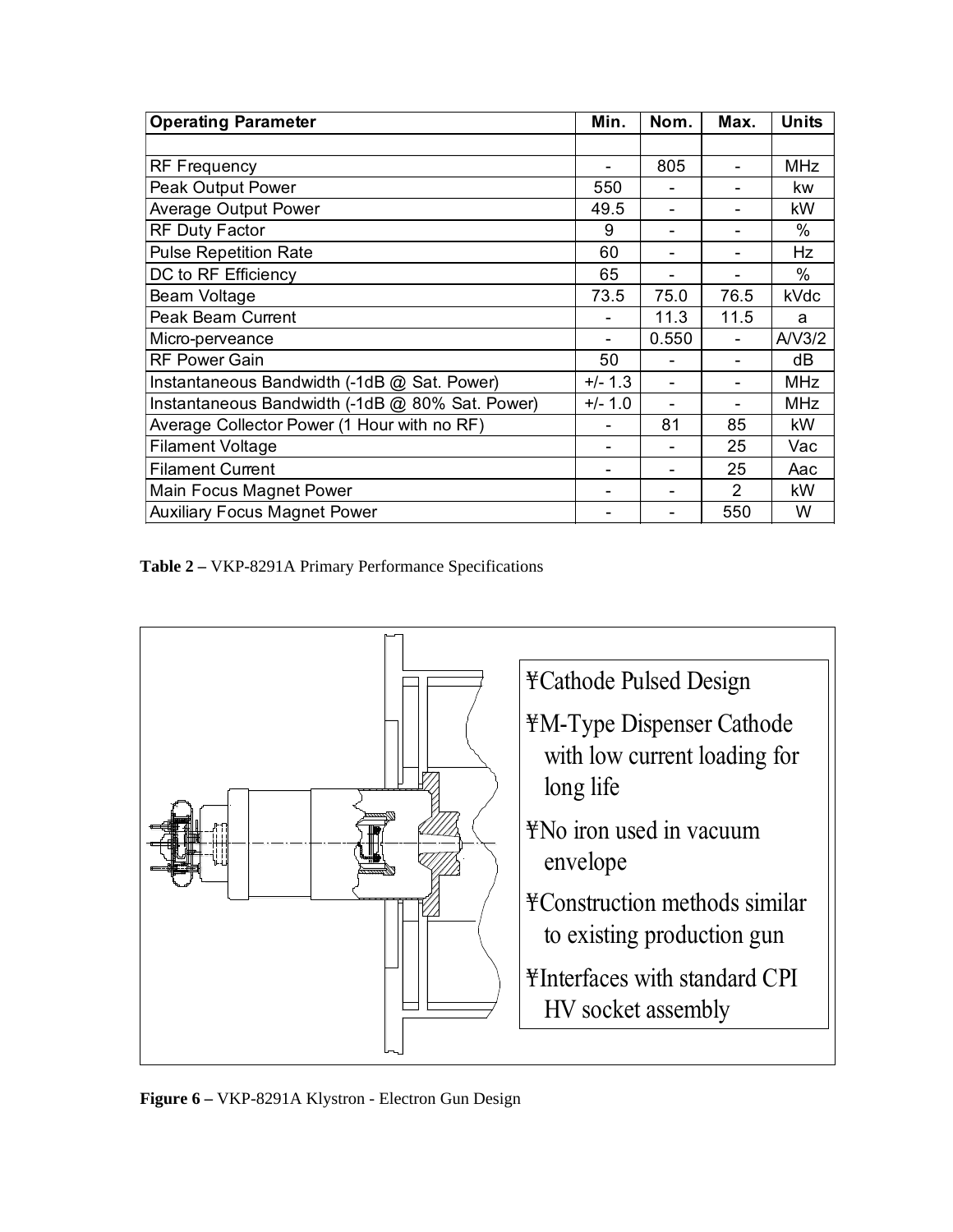

**Figure 7 –** VKP-8291A Klystron – RF Vacuum Window Design



**Figure 8 –** VKP-8291A Klystron – RF Waveguide Design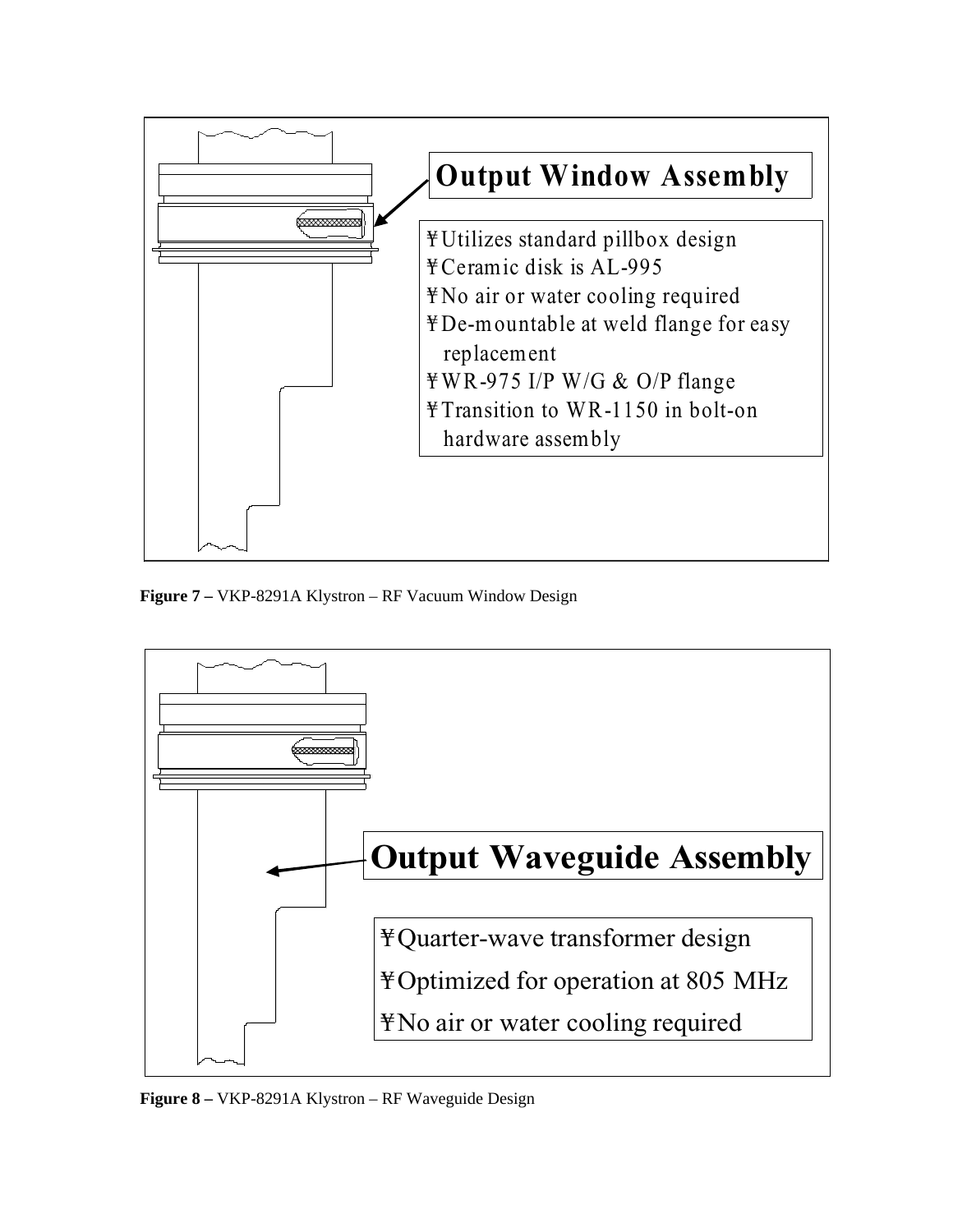

**Figure 9 –** VKP-8291A Klystron - Electron Gun Electrostatic Performance Simulation



**Figure 10 –** VKP-8291A Klystron - Electron Gun Magnetic Goal Field Performance Simulation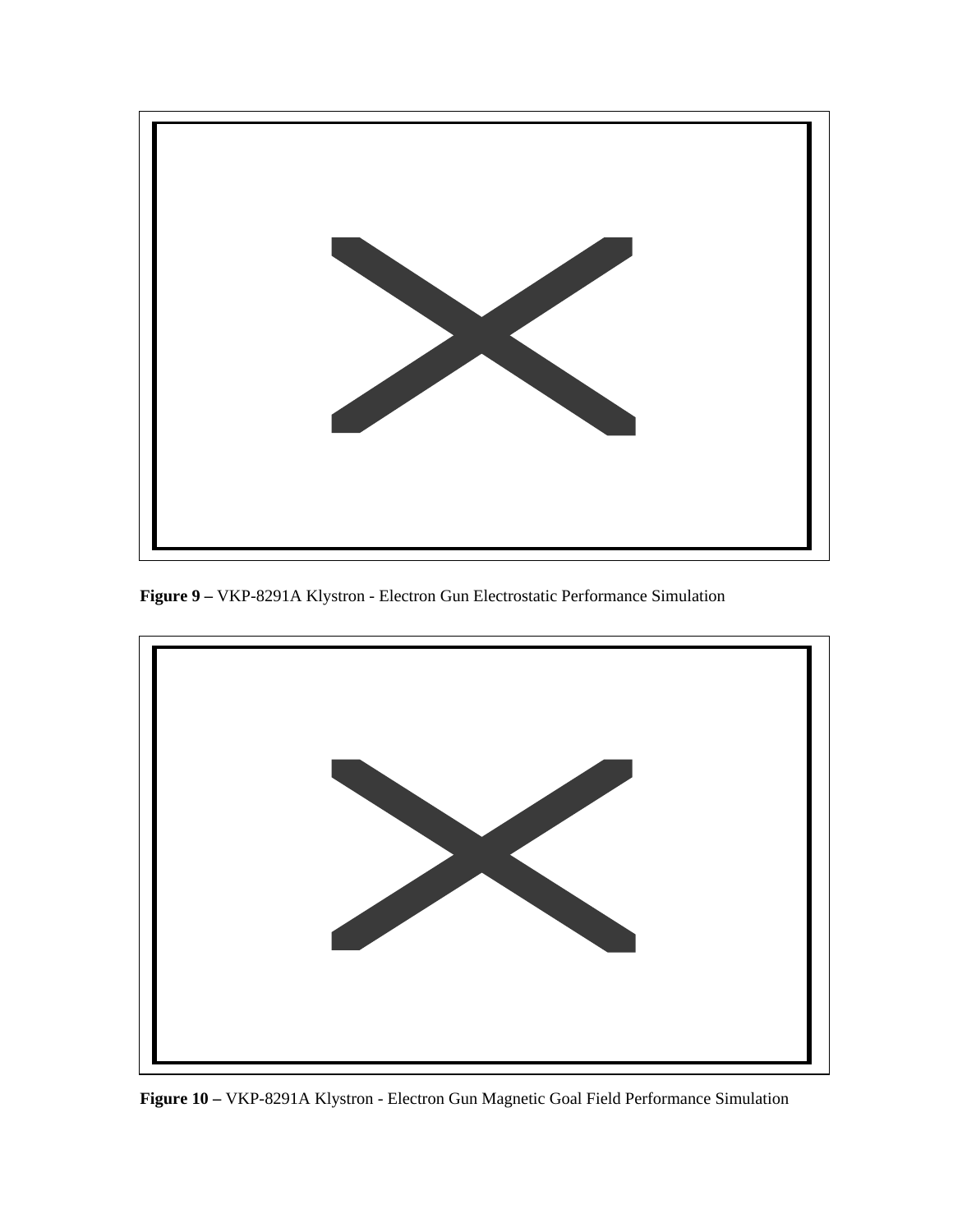

**Figure 11 –** VKP-8291A Klystron – Solenoid Magnetic Field Profile



**Figure 12 –** VKP-8291A Klystron – Solenoid Magnetic Field Profile in Cathode Region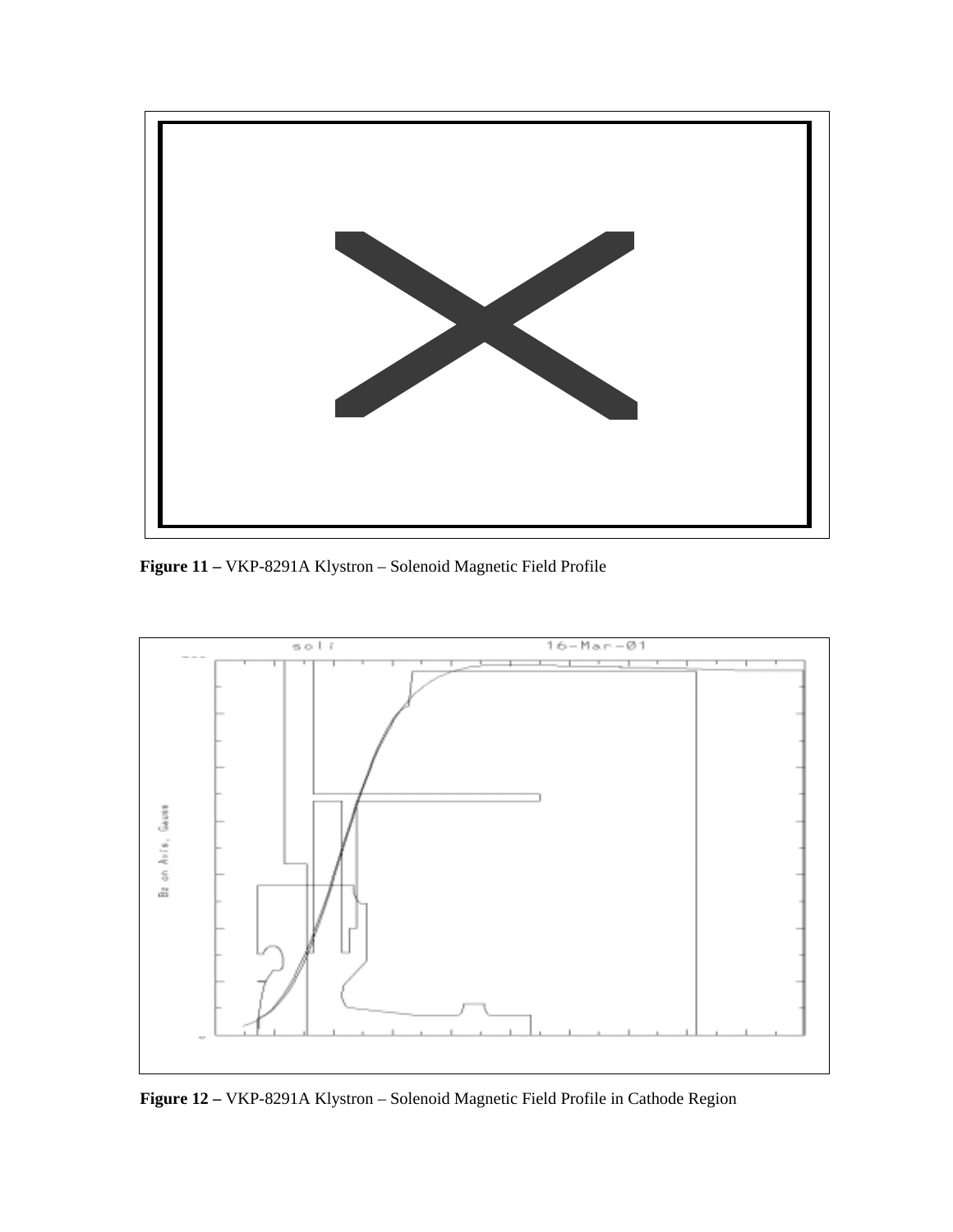

**Figure 13 –** VKP-8291A Klystron – 2-D Magnetic Field Beam Simulation



**Figure 14 –** VKP-8291A Klystron – 2-D RF Beam Simulation in Collector Region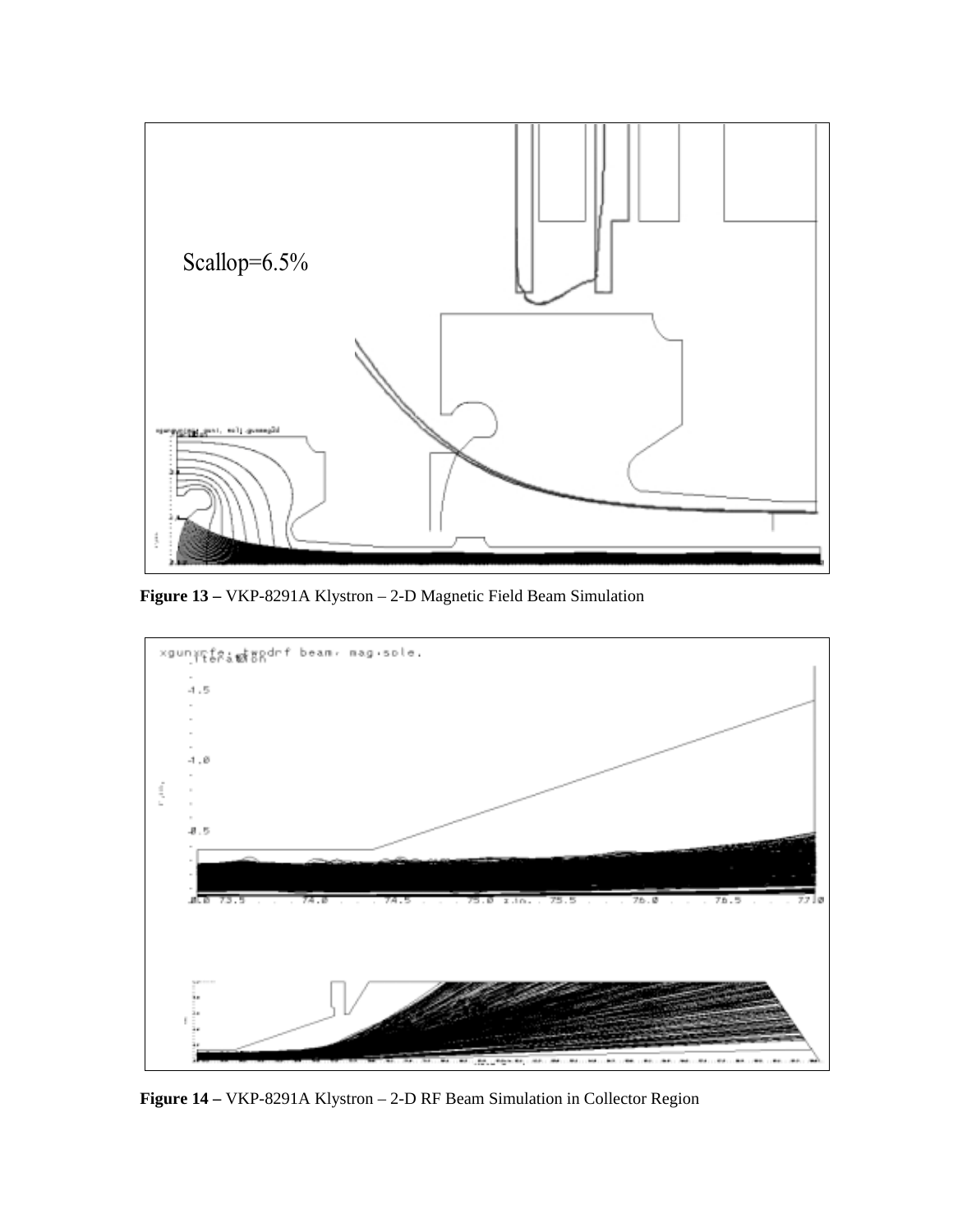

**Figure 15 –** VKP-8291A Klystron – Beam Simulation in Collector Region – Pulse Heating Simulation



**Figure 16 –** VKP-8291A Peak RF Output Power versus Peak RF Input Drive Power Simulation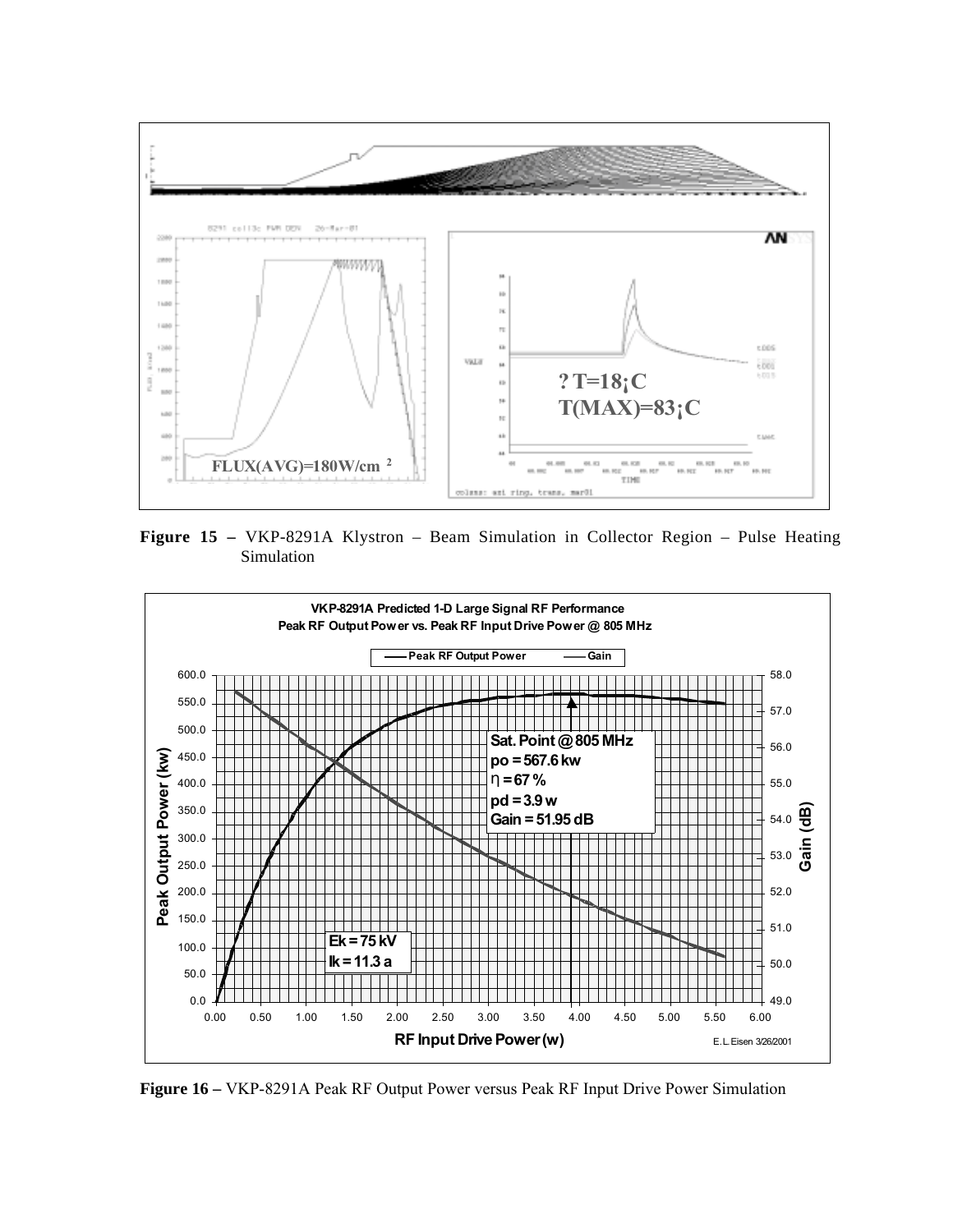

**Figure 17 –** VKP-8291A Peak RF Output Power versus Frequency — Saturated Output Power Bandwidth Simulation



**Figure 18 –** VKP-8291A Peak RF Output Power versus Frequency — Reduced Output Power Bandwidth Simulation